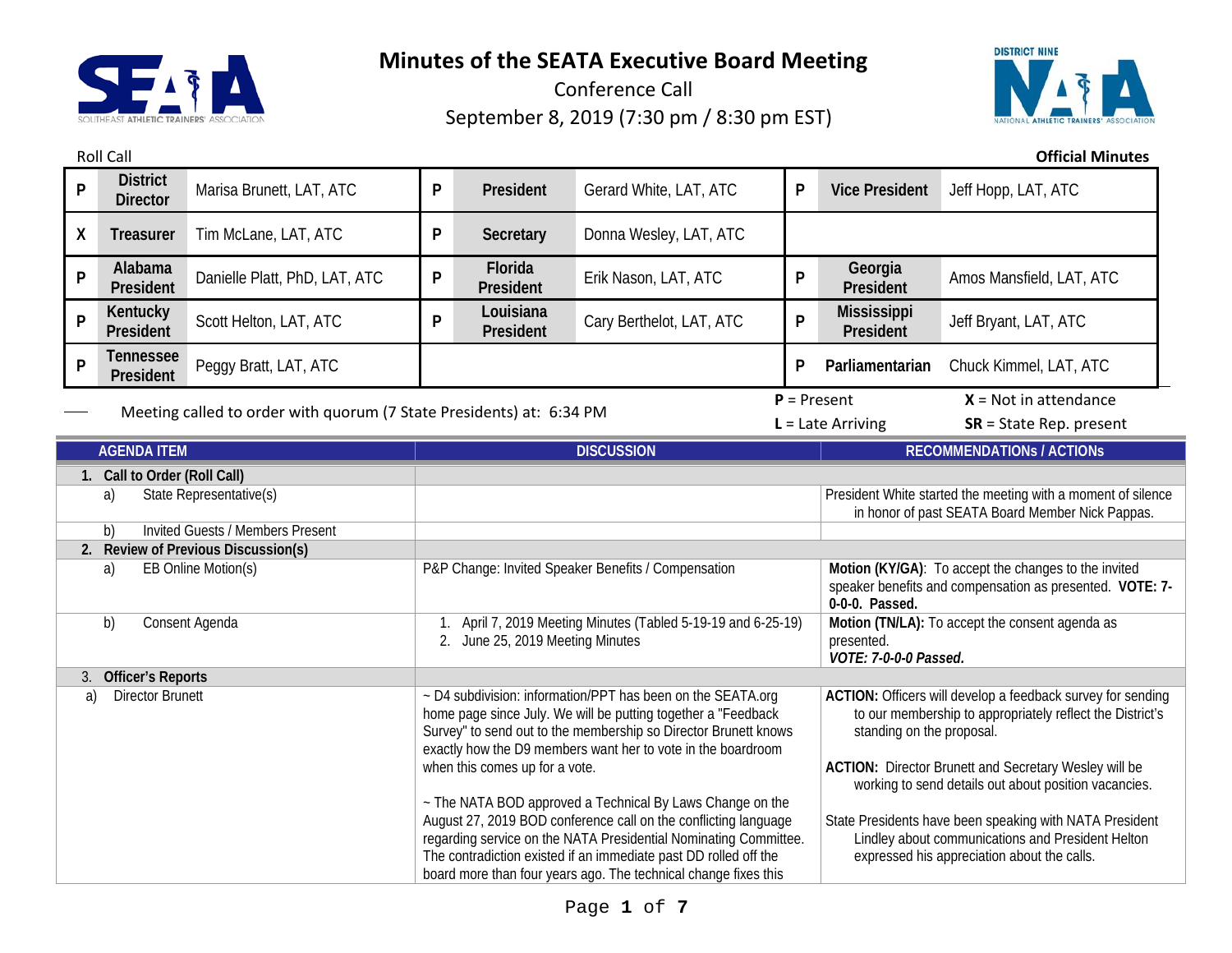



| <b>AGENDA ITEM</b> | <b>DISCUSSION</b>                                                                                                                                                                                                                                                                                                                                                                                                                                                                                                                                                                                                                                                                                                                                                                                                                                                                                                                                                                                              | <b>RECOMMENDATIONS / ACTIONS</b> |
|--------------------|----------------------------------------------------------------------------------------------------------------------------------------------------------------------------------------------------------------------------------------------------------------------------------------------------------------------------------------------------------------------------------------------------------------------------------------------------------------------------------------------------------------------------------------------------------------------------------------------------------------------------------------------------------------------------------------------------------------------------------------------------------------------------------------------------------------------------------------------------------------------------------------------------------------------------------------------------------------------------------------------------------------|----------------------------------|
|                    | contradiction to ensure each district has two votes if more than two<br>NATA president candidates emerge. With the technical fix, it is<br>possible that not every immediate past director is eligible to be<br>NATA president, but each it eligible to serve on the committee and<br>vote in the process.<br>~ NATA is launching our new Nimble AMS platform Sept 17.<br>For our members, all of our apps/websites will remain the same<br>experience (PDC, nata.org, career center, go4ellis). What will<br>change:<br>Every member (and nonmembers who use the PDC) will<br>$\mathbf{1}$ .<br>have their password reset and have to create a new one<br>The member profile page on nata.org will be replaced with a<br>new/more robust member dashboard (screenshot<br>attached). Currently, we only have a way for you change some<br>basic contact info and reset your password. The new dashboard will<br>integrate with our other databases and include:<br>My event registration history (expotracker) |                                  |
|                    | ii.<br>PDC (announcements, expiring courses)<br>iii.<br>My honors and awards history<br>My orders order history<br>iv.<br>My committee involvement<br>V.<br>My donations<br>vi.<br>Print your membership card<br>vii.<br>viii.<br>Modify your contact preferences<br>Future integrations that give an overall engagement<br>İХ.<br>score to the member as well as to our staff, on the backend all of<br>these require an integration (external database connection) to all of<br>these systems                                                                                                                                                                                                                                                                                                                                                                                                                                                                                                                |                                  |
|                    | New member application and member renewal forms are<br>3.<br>revamped<br>~ ICSM had a meeting of the minds in August to develop best<br>practices with the Medical Models The goal is to develop best<br>practices and identify case studies that NATA members -as well as<br>key stakeholders in collegiate athletics -can use of institutions<br>within the athletic/academic model that have invoked systems to                                                                                                                                                                                                                                                                                                                                                                                                                                                                                                                                                                                             |                                  |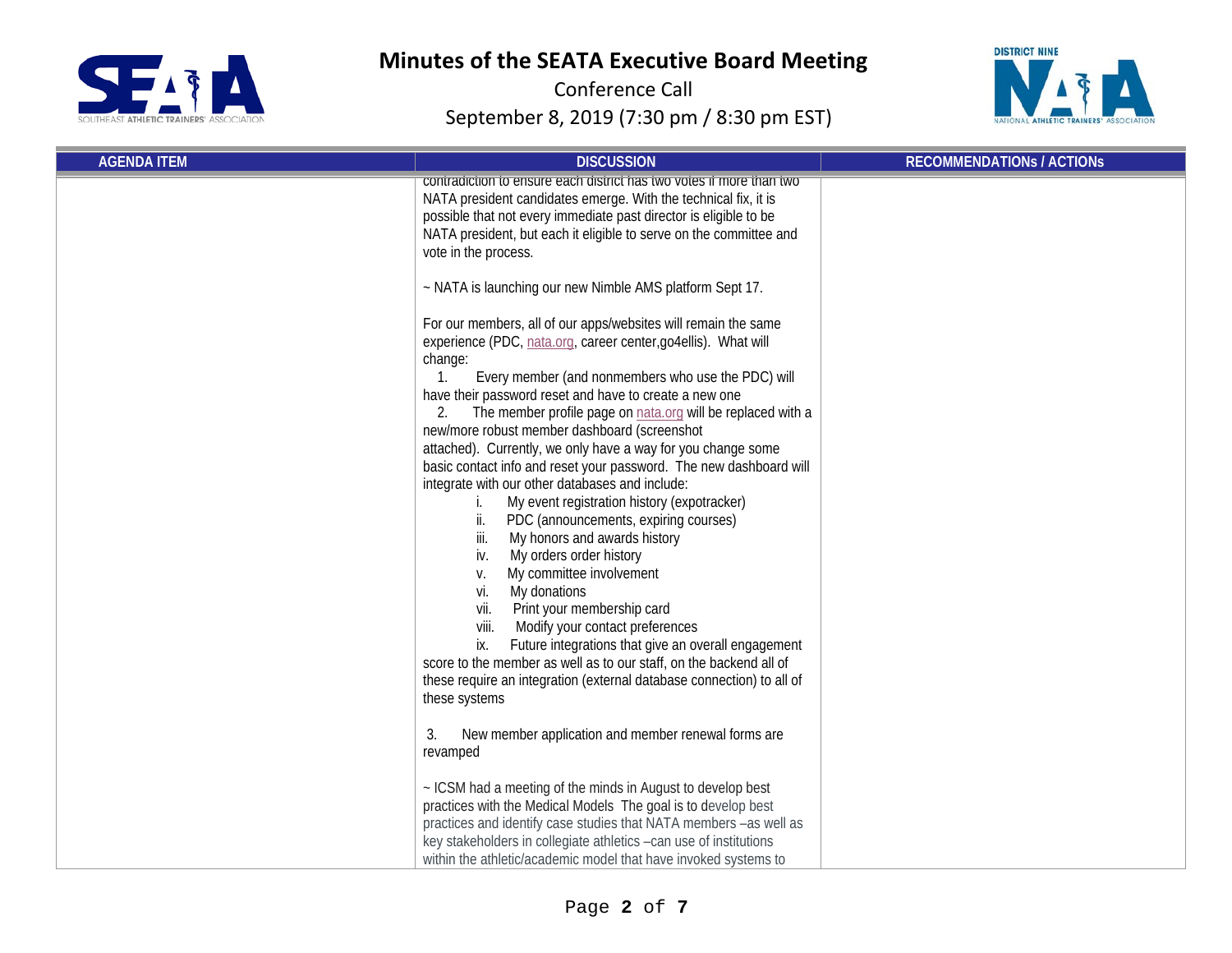



| <b>AGENDA ITEM</b> | <b>DISCUSSION</b>                                                                                                                                                                                                                                                                                                                                                                                                                                                                      | <b>RECOMMENDATIONS / ACTIONS</b> |
|--------------------|----------------------------------------------------------------------------------------------------------------------------------------------------------------------------------------------------------------------------------------------------------------------------------------------------------------------------------------------------------------------------------------------------------------------------------------------------------------------------------------|----------------------------------|
|                    | eliminate undue influence from persons of authority and ensure<br>medical autonomy (i.e. Ron Courson's model at Georgia                                                                                                                                                                                                                                                                                                                                                                |                                  |
|                    | ~NATA BOD passed a request to approve funding to sponsor the US<br>Bone & Joint Initiative's Musculoskeletal Education Program. This is<br>a program that will be rolled out to all medical schools in the country,<br>specifically looking at the primary care physicians. ATs are actively<br>involved including Paul Ullucci-Liaison) in developing the content<br>and are recognized for their important role in sports-related injury<br>prevention and treatment.                |                                  |
|                    | ~ NATA BOD approved NATA's participation on the Shaquille O'Neal<br>Foundation Advisory Board and their RISE program to help our<br>youth find a better way to deal with pain after an injury instead of<br>using opioids. Approved the NATA President or the President's<br>designee on their board of directors.                                                                                                                                                                     |                                  |
|                    | ~NATA BOD approved the formation of a Youth Sports workgroup<br>with Ellis Mair as the Chair and Vice President, Brunett as the Board<br>Liaison. Some of the main objectives include Identifying how NATA<br>can further advance the health and safety in organized youth sports<br>and advancing the role of the AT, Investigate current Best Practices<br>for the National Governing Bodies (NGBs)                                                                                  |                                  |
|                    | ~NATA BOD approved the formation of a steering committee for the<br>proposed NATA Sports Science, health, Data analytics summit with<br>Adam Annaccone as the Chair and Director Coberly as the Board<br>liaison.                                                                                                                                                                                                                                                                      |                                  |
|                    | ~OSHA Cold Compression Units update- NATA President Lindley,<br>VP Brunett, ED Dave Saddler, D7 Director Gallegos & GA Director<br>Amy Callender had a conference call with Game Ready VP of<br>national sales Joe Kanefsky, their marketing and risk management<br>staff to discuss a collaborative effort to to reproach OSHA on this<br>issue. Both sides will be investigating different information that may<br>be presented to re-approach OSHA for consideration on this issue. |                                  |
|                    | ~ NATA BOD approved Sue Stanley Green as the Chair of the<br>NATA Honors & Awards Committee beginning June 2020                                                                                                                                                                                                                                                                                                                                                                        |                                  |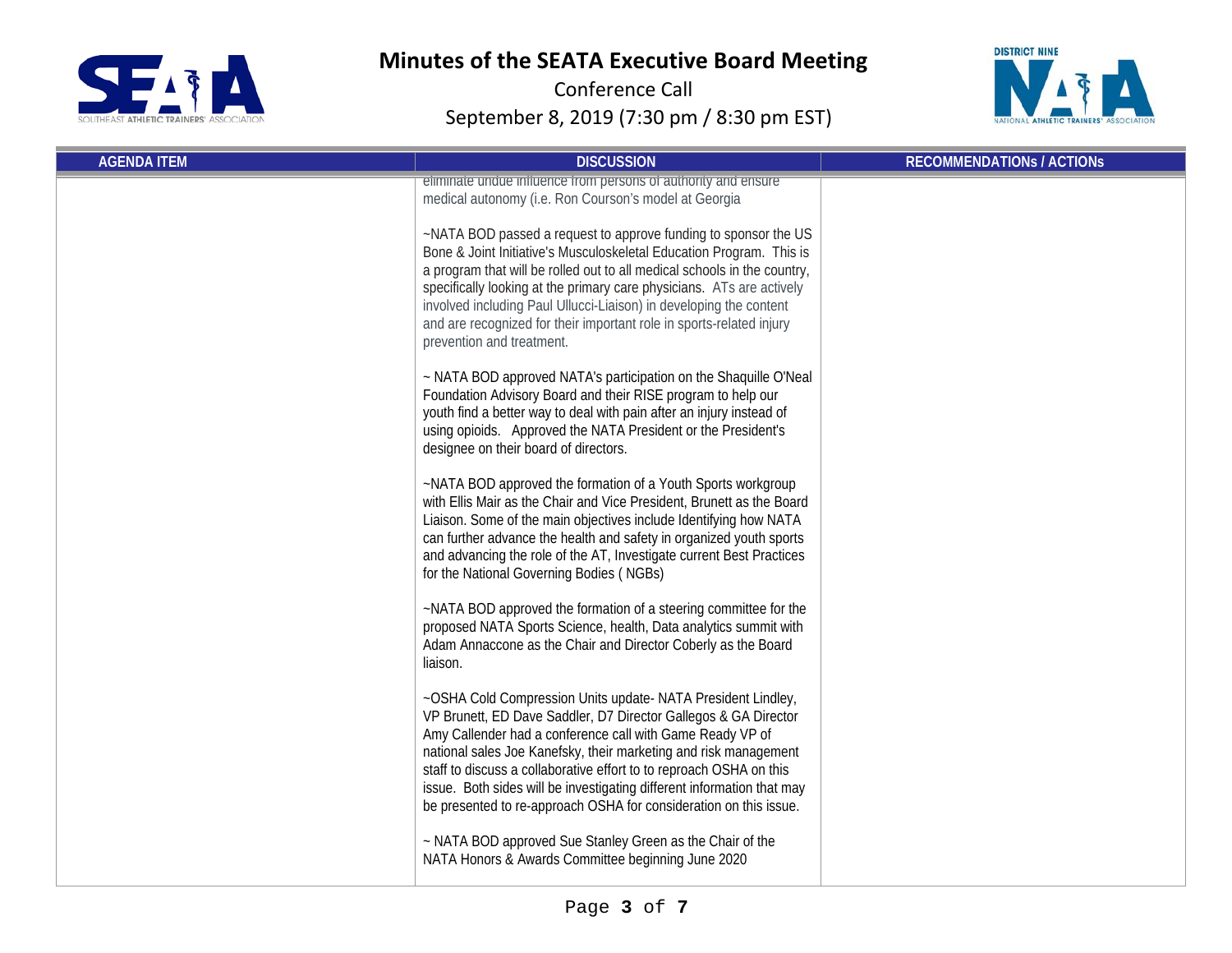



| <b>AGENDA ITEM</b>           | <b>DISCUSSION</b>                                                                                                                                                                                                                                                                                                                                                                                                                                                                                                                                                                                                                                                                                                                                                                                                                                                                                                                                                        | <b>RECOMMENDATIONS / ACTIONS</b>                                                                                                                                                                                                                                                                                                                                                                                                                                                                                   |
|------------------------------|--------------------------------------------------------------------------------------------------------------------------------------------------------------------------------------------------------------------------------------------------------------------------------------------------------------------------------------------------------------------------------------------------------------------------------------------------------------------------------------------------------------------------------------------------------------------------------------------------------------------------------------------------------------------------------------------------------------------------------------------------------------------------------------------------------------------------------------------------------------------------------------------------------------------------------------------------------------------------|--------------------------------------------------------------------------------------------------------------------------------------------------------------------------------------------------------------------------------------------------------------------------------------------------------------------------------------------------------------------------------------------------------------------------------------------------------------------------------------------------------------------|
|                              | ~JC Andersen has been selected to serve as the D9 Representative<br>on the Educational Advancement Committee<br>Current D9 openings available to announce to take over in 6/20:<br>*Governmental Affairs Committee (current- Kelsey Greenwald)<br>*Hall of Fame Committee (Anna Simpson)<br>*LGBTQ+ (Rebecca Lopez approved as new NATA Chair)<br>Next NATA BOD Call is on Monday, September 23, 2019                                                                                                                                                                                                                                                                                                                                                                                                                                                                                                                                                                    |                                                                                                                                                                                                                                                                                                                                                                                                                                                                                                                    |
| <b>President White</b><br>b) | 1. New email addresses for the Officers. Now using GSuite with<br>the seata.org domain in email. Cost is \$30/month.<br>2. Progressing with Cvent training. The 2020 ATSS/ATEC will be<br>SEATA's first event using the new platform. (TATS Meeting -<br>January)<br>3. Had a planning conf call with ATSS; will transition to a two track<br>program this next meeting (Foundations and Competencies).<br>Registration fee increase of \$10 (\$100 to \$110) to offset<br>a.<br>possible Suturing Lab (Foundations) and BOC Prep Exam<br>(Competencies).<br>b. Lab faculty will be asked to assist/facilitate 2 labs (each<br>lab repeated twice) for a total of 4 sessions this year<br>(previously 3 sessions)<br>4. Had a conf call with ATEC; updated on ATSS tentative agenda.<br>Mandy is trying to minimize any potential time conflicts of ATEC<br>attendees and ATSS faculty participation. Plan to have a joint<br>conf call ATSS/ATEC in the next 1-2 weeks. | ACTION: TN and LA need to send Cvent contacts to<br>President White ASAP.<br>GATA will be looking to have an EBP session in December<br>and plans to utilize Cvent for registration.<br>KY looks to possibly add Cvent as well.                                                                                                                                                                                                                                                                                    |
| Vice President Hopp<br>C)    | 1. Addendum to the 2020 ATSS/ATEC hotel contract with CPR to<br>add meeting spaces for ATEC.<br>2. Update on Conference Direct investigating contracts for 22/23.<br>3. 2020 CSMM Planning                                                                                                                                                                                                                                                                                                                                                                                                                                                                                                                                                                                                                                                                                                                                                                               | ACTION: Update title on Agreement and will sign to get back<br>to them to reserve the additional space for ATEC.<br>President Platt asked about bringing back ATs Care training<br>to be included in CSMM Planning. (AL, LA, FL, GA).<br><b>ACTION:</b> Vice President Hopp will contact Lovie to<br>coordinate bringing this back to our District Meeting.<br>ACTION: Vice President Hopp will follow up with Conference<br>Direct and CPR to see if Pass Key can be utilized for group<br>reservations for ATSS. |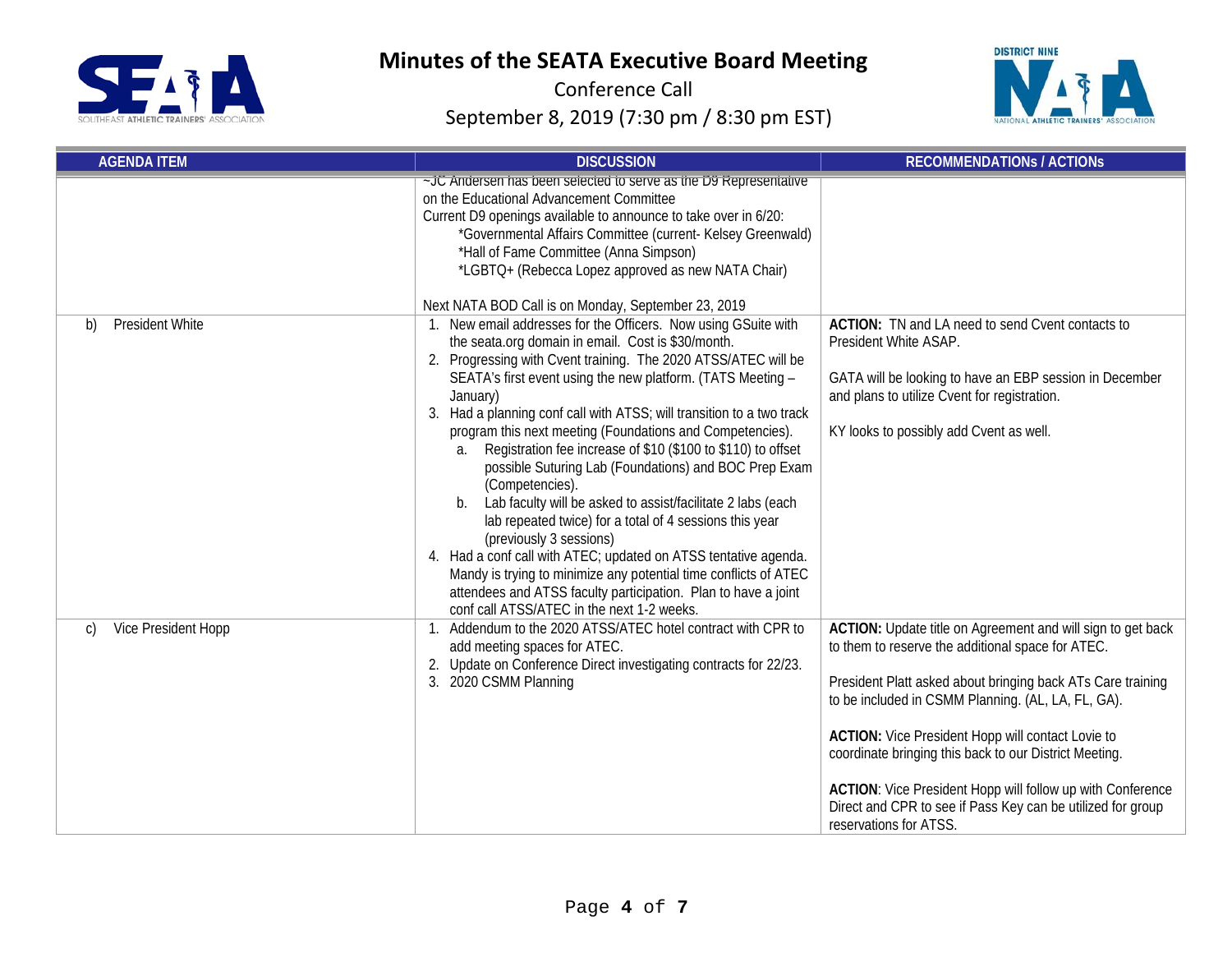



| <b>AGENDA ITEM</b>                                            | <b>DISCUSSION</b>                                                                                                                                                                                                                                                                                                                                                                                                                                                                                                                                                                                                                                                                              | <b>RECOMMENDATIONS / ACTIONS</b>                                                                                                                                                                                                                                                                                                                       |
|---------------------------------------------------------------|------------------------------------------------------------------------------------------------------------------------------------------------------------------------------------------------------------------------------------------------------------------------------------------------------------------------------------------------------------------------------------------------------------------------------------------------------------------------------------------------------------------------------------------------------------------------------------------------------------------------------------------------------------------------------------------------|--------------------------------------------------------------------------------------------------------------------------------------------------------------------------------------------------------------------------------------------------------------------------------------------------------------------------------------------------------|
| <b>Secretary Wesley</b><br>वो                                 | Membership Update - Suspended/Non-Members<br>Cvent - ATSS/ATEC Registration<br>3.<br>Honors & Awards - Deadlines for Nominations NATA &<br><b>SEATA Awards</b><br>Info for SEATA eBlasts or Newsletter due 9/10<br>4.                                                                                                                                                                                                                                                                                                                                                                                                                                                                          | <b>ACTION: Secretary Wesley will send District At A Glance to</b><br>state officers and presidents.<br><b>ACTION: GA President Mansfield will work with Bob Nevill on</b><br>state presidents submitting names as a "nomination" for<br>SEATA Hall of Fame. President Mansfield will follow-up with<br>the Board regarding further action if required. |
| <b>Treasurer McLane</b><br>e)                                 | What is the name of the firm who serves as the SEATA<br>$\mathbf{1}$ .<br>Auditor?<br>Provide a copy of the most recent Audit Report.<br>а.<br>What is the Reporting time period?<br>b.<br>Is the SEATA Accountant the same as our Auditor?<br><b>Reimbursement Checks:</b><br>$\mathcal{R}$<br>Chantelle Green, ATs Care Response<br>a.<br>Carson Newman Benevolent Fund (\$5,000)<br>b.<br>Payment of Outstanding Invoice - NATA Lawyer (The Venable<br>4.<br>Group). (2/3 have been paid)<br>Verification of D & O Insurance for our District - What it<br>5.<br>covers? Is it current?                                                                                                     | NOT ON CALL - TABLED<br>ACTION: Insurance verification information will be sent out to<br>the Board by President White when it is confirmed.                                                                                                                                                                                                           |
| 4. Committee Reports                                          |                                                                                                                                                                                                                                                                                                                                                                                                                                                                                                                                                                                                                                                                                                |                                                                                                                                                                                                                                                                                                                                                        |
| <b>Standing Committees</b><br>a)                              |                                                                                                                                                                                                                                                                                                                                                                                                                                                                                                                                                                                                                                                                                                |                                                                                                                                                                                                                                                                                                                                                        |
|                                                               |                                                                                                                                                                                                                                                                                                                                                                                                                                                                                                                                                                                                                                                                                                |                                                                                                                                                                                                                                                                                                                                                        |
| Ad hoc / Taskforce(s)<br>b)                                   |                                                                                                                                                                                                                                                                                                                                                                                                                                                                                                                                                                                                                                                                                                |                                                                                                                                                                                                                                                                                                                                                        |
| Legislative Grant Taskforce (President<br>İ.<br>$Bratt - TN)$ | Update on ATCTION: President White submitted a draft revision to<br>the P&P regarding Legislative Grants. Updated the timeline of<br>application and reimbursement request to better align with<br>NATA guidelines<br>Discussion:<br>1. Limit a State Association from applying once every five<br>years?<br>State can only request a maximum funding limit to equal 10% (??) of<br>that respective State's dues revenue to SEATA. (i.e., if a SEATA<br>received \$30,000 in state member dues to SEATA, then the<br>max $$$ to apply for is $$3,000$ .)<br>Significant discussion regarding limits of funding for IRS purposes<br>with regards to tax-status.<br>1. 10% not to exceed \$5,000 | <b>TABLED</b><br>ACTION: TN President Bratt will follow-up on this and state<br>presidents will provide feedback on the document and<br>how to proceed.                                                                                                                                                                                                |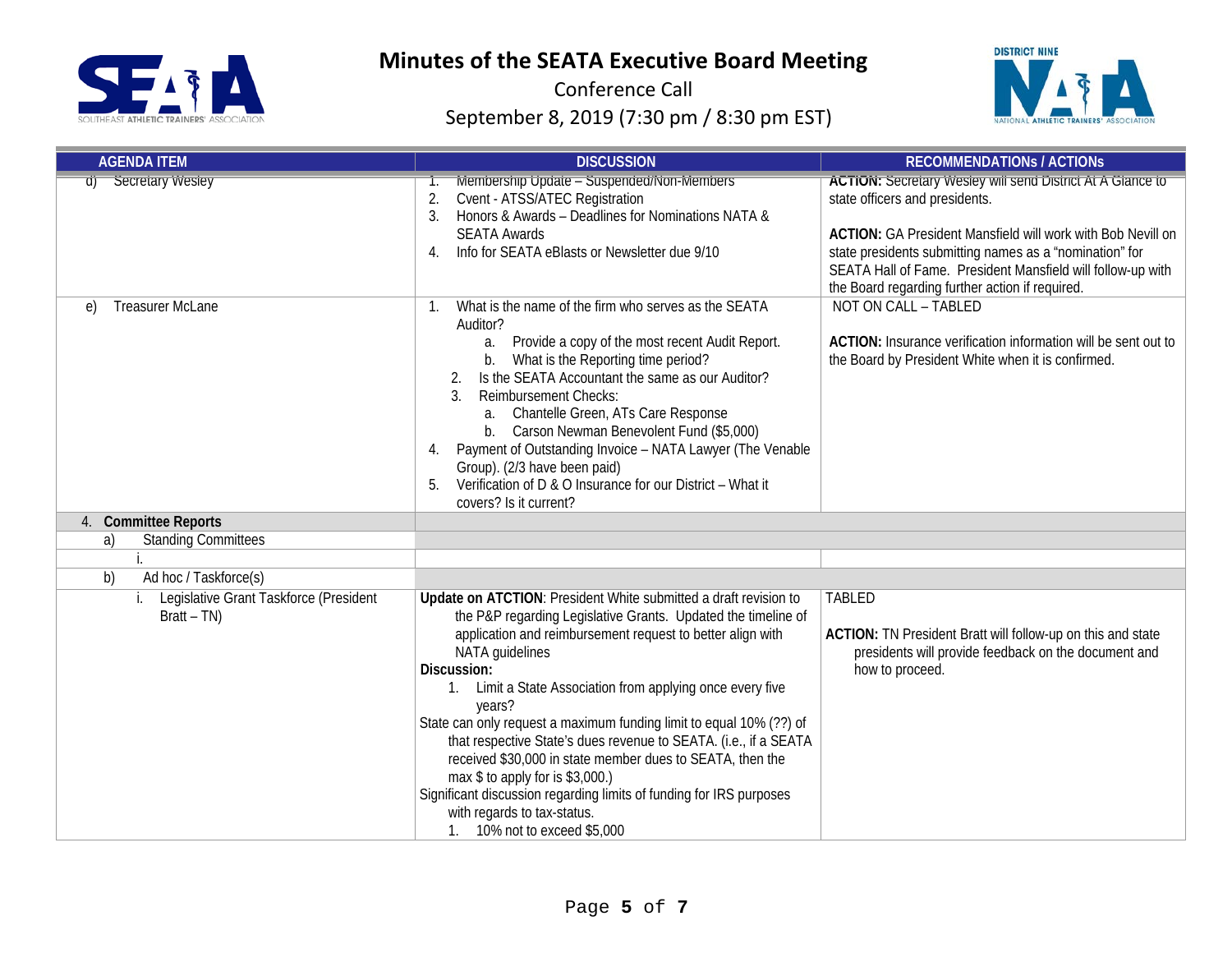



| 5.           | <b>Old Business</b>                                                    |                                                                                                                                                                                                                                                                                                                                                                                                                                                                                                                                                                                                                                     |                                                                                                                                                          |
|--------------|------------------------------------------------------------------------|-------------------------------------------------------------------------------------------------------------------------------------------------------------------------------------------------------------------------------------------------------------------------------------------------------------------------------------------------------------------------------------------------------------------------------------------------------------------------------------------------------------------------------------------------------------------------------------------------------------------------------------|----------------------------------------------------------------------------------------------------------------------------------------------------------|
| a)           | SEATA SWAG (Strategic Plan) Meeting                                    | Update: President White updated the SWaG Document to include<br>the Strategies identified by the groups. The SWaG Document has<br>been sent to the SEATA Committee Chairs for review and action(s).                                                                                                                                                                                                                                                                                                                                                                                                                                 |                                                                                                                                                          |
| b)           | Funding support for Committee meetings at<br><b>CSMM</b>               | Update: President White is seeking a line item budget of \$10,000 for<br>SEATA Committee Travel for the purpose of conducting a committee<br>meeting at CSMM, ATEC, or ATSS events. At the June meeting, the<br>Board expressed the need to clarify what expenses would be<br>covered by SEATA.<br>DISCUSSION: President White proposes a SEATA P&P change to<br>Section IV.B: Expense Reimbursement Policy to allocate a<br>maximum of \$200 for travel expenses and a registration fee waiver,<br>as approved by the SEATA President.                                                                                             |                                                                                                                                                          |
| $\mathsf{C}$ | State Secretary - Treasurers Committee                                 | MOTION (FL/AL): Fund an Organized leadership meeting for state<br>Sec. and Treasures at the 2020 CSMM. President White is<br>requesting \$7,500 to cover travel expenses (\$200), up to 2 hotel<br>nights (\$300) and a committee meal (\$35) for 14 attendees.<br>Discussion from President Helton and President Nason included the<br>idea of states having some investment of having their officers attend<br>this meeting. Clarification of this proposal is that this is for 2020<br>CSMM only (at this time). Additional discussion included possibly<br>moving this to be in conjunction with the SWaG Meeting in the future | MOTION (AL/LA): To approve the proposed funding (\$7,490)<br>for the State Secretary - Treasurers Committee meeting<br>during CSMM 2020. 7-0-0-0 Passed. |
| d)           | <b>SEATA Convention and Expo</b>                                       | MOTION (GA/TR): SEATA investigate the viability of combining<br>CSMM and ATSS and ATEC for 2022/23 contract negotiation.<br>President White will work with the SEATA Officers to develop a<br>proposal for a SEATA Convention and Expo.                                                                                                                                                                                                                                                                                                                                                                                             | ACTION: Initial planning should include investigating all 3<br>meetings in one location/dates, including outside Atlanta.                                |
|              | 6. New Business                                                        |                                                                                                                                                                                                                                                                                                                                                                                                                                                                                                                                                                                                                                     | Break: 12:21 PM -125:34 PM                                                                                                                               |
| a)           | P&P Change: Research & Education<br>Committee                          | 1. Updated functions of committee co-chairs.<br>2. Increase in Research Grants<br>Professional \$5,000<br>a)<br>b)<br><b>Student \$2,500</b>                                                                                                                                                                                                                                                                                                                                                                                                                                                                                        | MOTION (KY/MS): Accept Policy & Procedure changes as<br>submitted regarding the Research & Education<br>Committee changes. 7-0-0-0 Passed                |
| b)           | P&P Change: Public Relations Committee<br>and Communications Committee | 1. Combines PR and Communications Committees into one<br>MarCom Committee.<br>2. Creates 3 Coordinator positions (Social Media, Digital Media,<br>& Marketing Collaterals)<br>3. Defines the roles and responsibilities.                                                                                                                                                                                                                                                                                                                                                                                                            | MOTION (KY/LA): Accept the Policy & Procedure changes as<br>submitted regarding the MarCom Committee. 7-0-0-0<br>Passed                                  |
| $\mathsf{C}$ | Recognition of Nick Pappas - Legislative<br>Advocacy Award             | Nicholas A. "Nick" Pappas was a dedicated servant to the athletic<br>training profession and had a significant impact on the practice of<br>athletic training across District IX of the NATA. In honor of his                                                                                                                                                                                                                                                                                                                                                                                                                       | MOTION (FL/GA/TN): Accept the proposed development of<br>the new Nick Pappas Legislative Advocacy Award. 7-0-<br>0-0 Passed.                             |